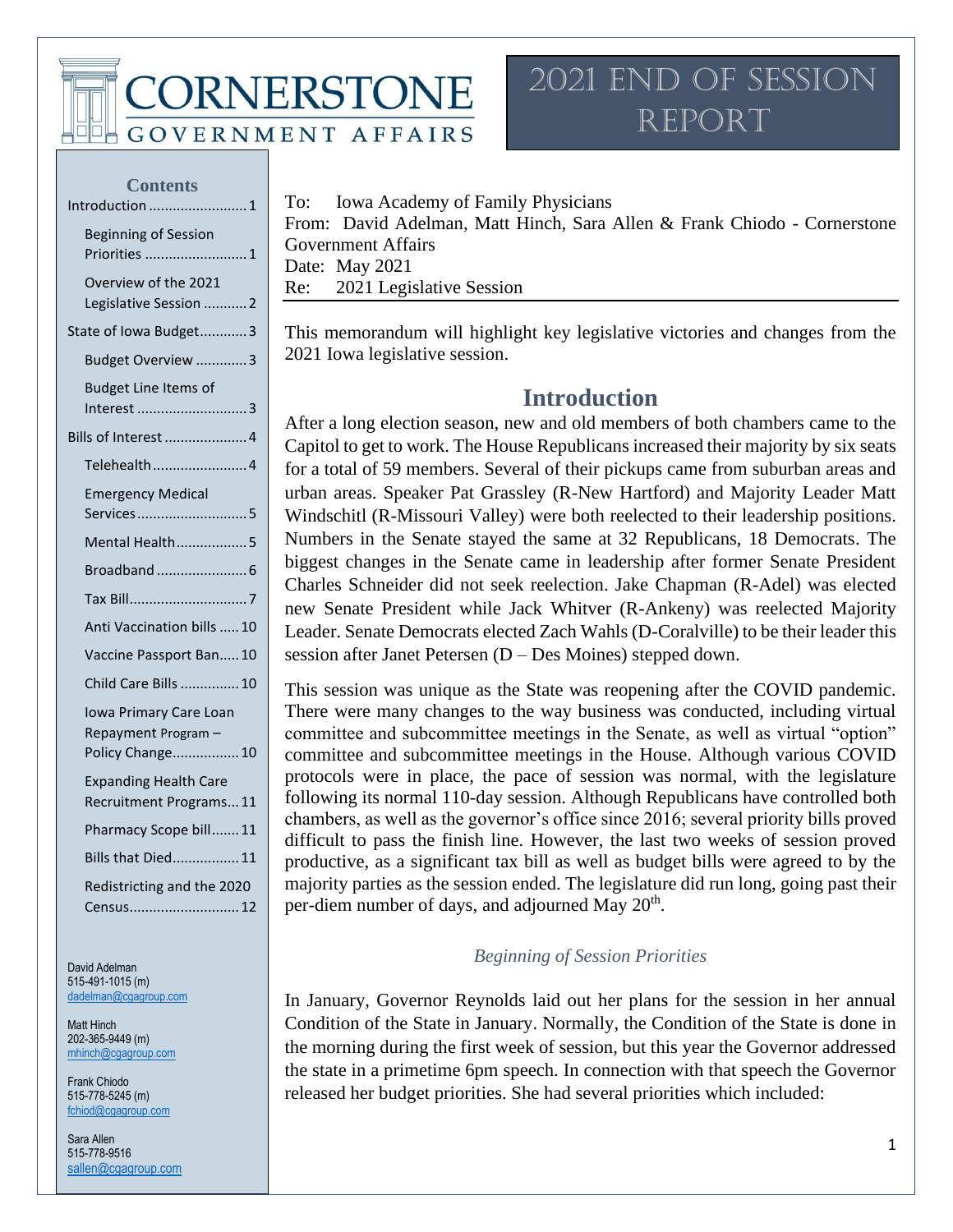Expanding broadband across the state by allocating \$450 million to increase broadband access to every household in the state by 2025.

- Increasing funding for mental health by \$15 million this year and another \$15 million the next year.
- Eliminating the triggers put in place during 2019 tax reform
- Appropriating \$3 million to fund public-private partnerships in developing childcare facilities, as well as using \$25 million in childcare development block grants to promote child care startups
- Beginning a review of Iowa's licensing boards and commissions "to make sure they are serving their purpose
- Using \$1 million for Iowa hospitals and clinics to begin a "center of excellence" program that connects rural physicians with specialists
- Biofuels legislation that would encourage increased sales of biofuels throughout the state
- Back the blue legislation that would make changes to Iowa law that supports law enforcement
- Tax reform

Leadership from both chambers gave remarks on the first day of session laying out what they hoped to accomplish during the session. Topics that Republican leadership hoped to tackle included tax reform, childcare access, education reform, and responsible budgeting to help Iowa continue to recover from COVID. Both chambers encouraged their fellow Iowans that the state's economy is healthy and credited it to the sound, fiscally conservative budgets they had both passed prior to the COVID pandemic. Democrat leaders focused on combatting COVID-19 and helping Iowans recover.

### *Overview of the 2021 Legislative Session*

<span id="page-1-0"></span>Over a thousand bills were introduced and funneled down through the normal funnel deadline process. Although many bills made it across the finish line, most bills did not. Throughout the session both the House and Senate passed their varying priority bills which focused on their versions of tax reform, child care, mental health funding, emergency medical services, telehealth payment parity,

During the last weeks of the session a massive tax deal was cut which eliminates the income tax triggers that were put in place during the 2017 income tax reform bill, eliminates the MHDS levy, and phases out the backfill dollars (more on this later).

Education reform was brought up early as a priority for Republicans but in varying formats. The Senate passed an education omnibus bill that touched on education savings accounts, charter school reform, and open enrollment caps. The House did not take up the bill as whole, instead broke it down into separate bills for each issue. The charter school [\(HF 813\)](https://www.legis.iowa.gov/legislation/BillBook?ga=89&ba=HF813) piece passed the House 55-40 and the Senate 30-18.

The legislature also addressed broadband by passing standards as well as funding the program to the tune of \$100M. The legislature also funded several other priorities to attract workforce, eliminate the childcare cliff effect and support health care providers in the state.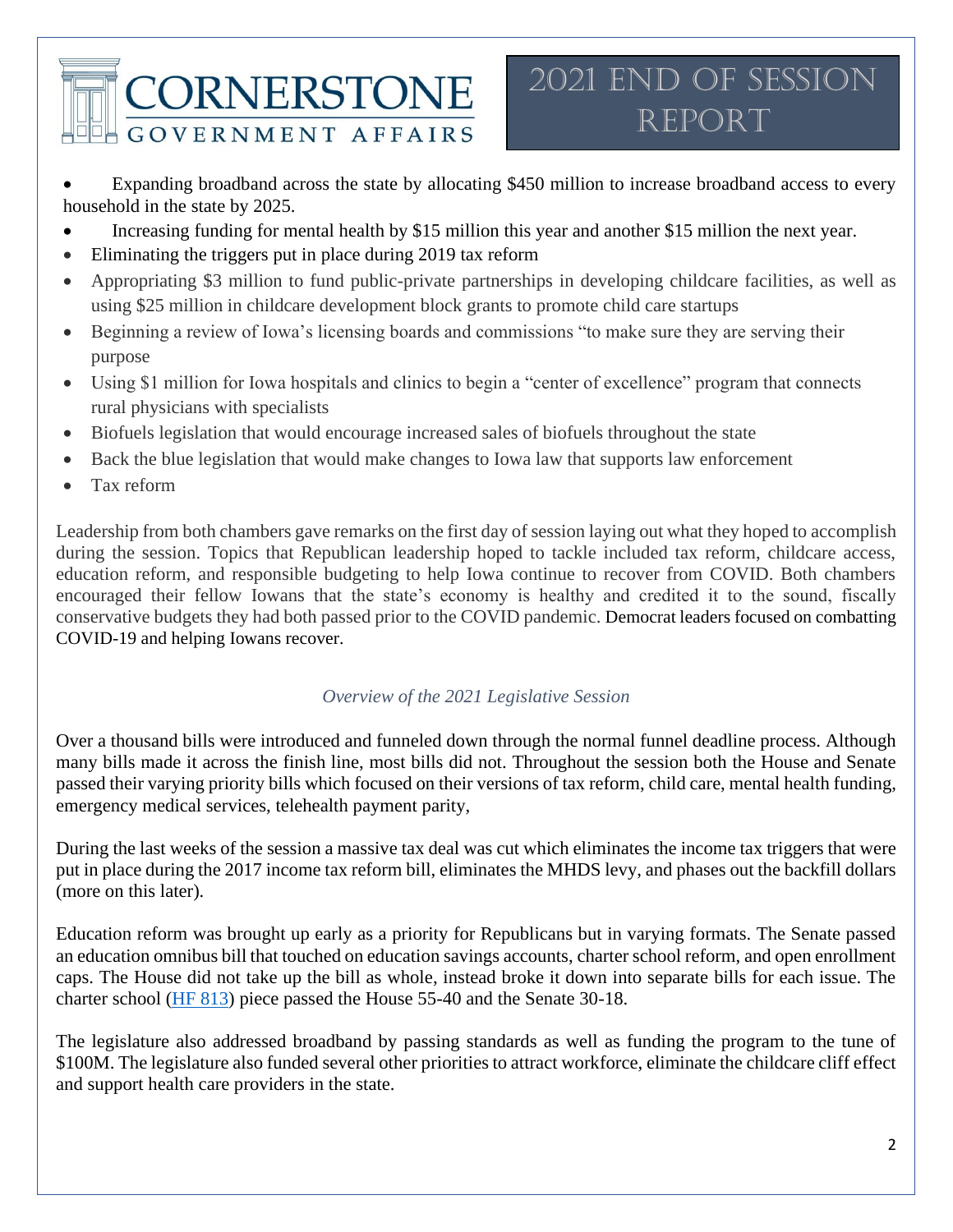### 2021 End of Session REPORT

Additionally, the legislature passed, and the governor, signed into law a "no mask" in schools' provision that was included in the Education omnibus bill, on the last night of session. This essentially made mask wearing a family choice for children in K-12 schools, rather than a school district choice. The language also provided that a city or county could not mandate mask wearing. Businesses are still able to choose whether they would like to implement a mask requirement.

### **State of Iowa Budget**

*Budget Overview*

<span id="page-2-1"></span><span id="page-2-0"></span>Compared to last year's budget due to COVID, the budget process was normal. In March, the Revenue Estimating Committee (REC) met and increased ongoing revenue amounts, touting strong economic factors like decreasing unemployment numbers and strong agriculture for reasons to increase revenue thresholds. The committee estimated in December that the state revenue for FY21 would be at about \$7.97 billion. The REC increased its FY21 estimate to \$8.079 billion and estimated FY22 revenues to be about \$8.385 billion, a 3.8% increase over FY21. These estimates were not enough to meet the triggers put in place in a 2018 tax bill. The two conditions that need to be met to implement these tax changes are revenue exceeding \$8.314 billion dollars and a 4% growth from one fiscal to the next.

This year, the House started the following budgets: Agriculture & Natural Resources, Education, Justice Systems & Judicial Branch, Rebuild Iowa Infrastructure Fund, and Federal Block Grants. The Senate started Administration & Regulation, Economic Development, Health & Human Services, Transportation and Standing Appropriation bill. Both chambers introduced their bills with their own internal targets, not agreed upon "global" targets. Once agreed upon targets were agreed to by both chambers, the legislature was quick to pass their budgets and complete their work. The agreed upon FY22 budget deal spends \$8.118 billion. This number is approximately \$290.6M more than FY 21. Individual budget targets were as follows:

| Administration & Regulation                          | \$149,639,168   |
|------------------------------------------------------|-----------------|
| Ag & Natural Resources                               | \$48,808,895    |
| <b>Economic Development</b>                          | \$47,998,126    |
| Education                                            | \$972,357,588   |
| Health & Human Services                              | \$2,100,853,079 |
| <b>Justice Systems</b>                               | \$813,755,244   |
| State Aid to Schools & other standing appropriations | \$3,985,038,720 |
| <b>GENERAL FUND TOTAL</b>                            | \$8,118,450,920 |

### *Budget Line Items of Interest*

<span id="page-2-2"></span>Unless otherwise noted, specific budget items of interest will be "status quo". Meaning they will receive the exact same appropriation as FY 21 (no growth, no cuts). Specific budget appropriations of interest include: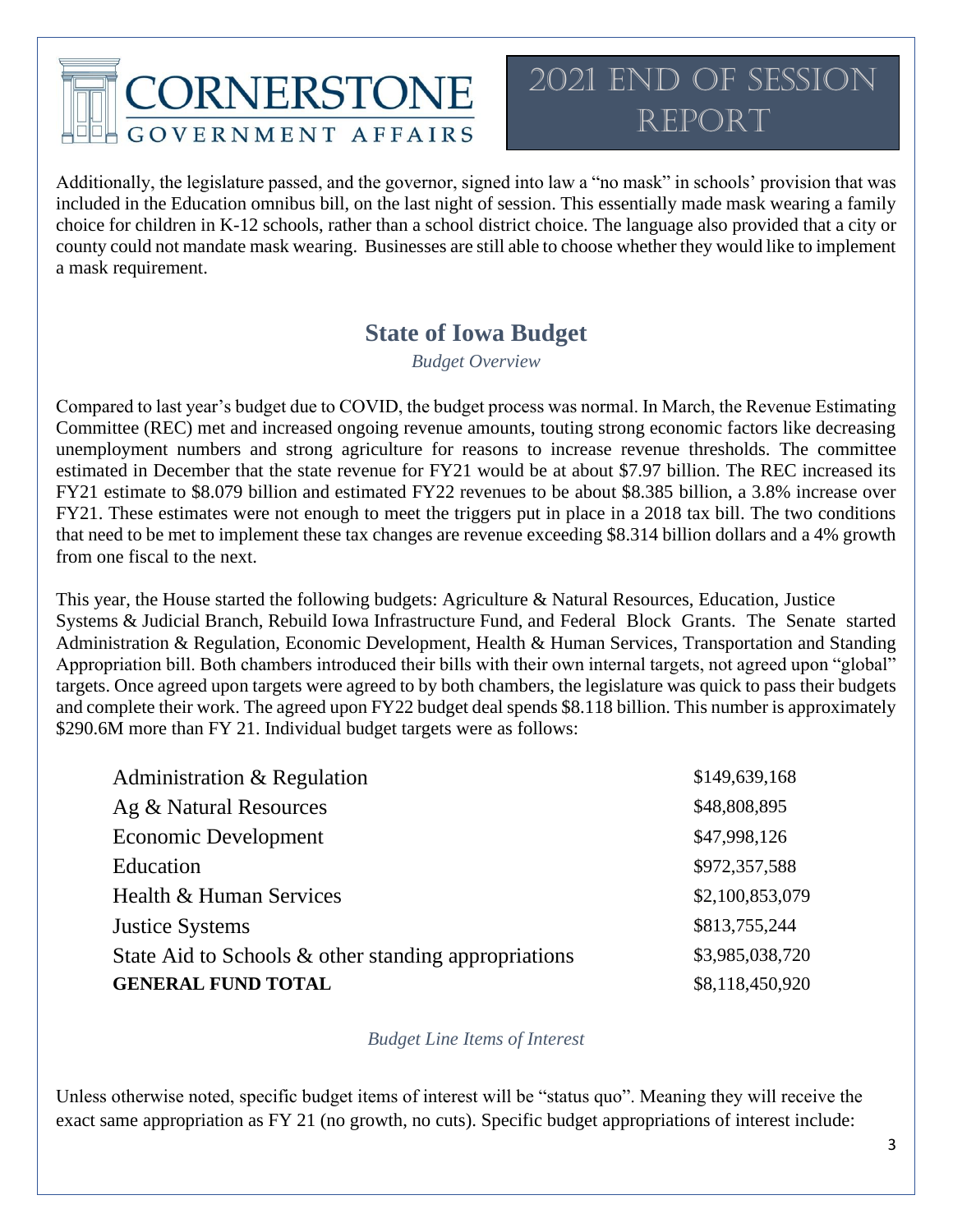Health and Human Services Appropriation Bill – [HF 891](https://www.legis.iowa.gov/legislation/BillBook?ga=89&ba=HF891)

- Centers of Excellence \$425k. This was a governor priority with a request of \$1M. The Center of Excellence program would fund a grant proposal to demonstrate regional collaboration in assessing targeted medical needs of local residents. The project would facilitate collaboration between rural hospitals and health systems to leverage resources and develop a business model for long-term sustainability
- Psychiatric Residency Program increase of \$200k.
- Medical Residency State Matching Grant Program increase of \$100k (total \$2.1M)
- Nursing Facility increase \$19.08M. There was also language included in the bill that pushes out rebasing until the next rebasing cycle. Additionally, nursing facilities will have their 85% occupancy factor moved to 70%.
- Home and Community Based Provider Rate Increase \$11M. This will increase HCBS provider rates by 5.25% This applies to all seven Medicaid waivers.
- Psychiatric Medical Institute for Children (PMIC) Provider Rate Increase \$3.9M.
- Air ambulance increase by \$100k
- Home Health rate increase \$2M
- Home-based habilitation rate increase \$7.13
- Children's Mental Health Waiver Waitlist a buy down of the waitlist, valued at \$1.03M.
- Nursing facility infrastructure improvement projects \$800k.
- An increase in funding to the Iowa Rural Primary Loan Repayment program total is now \$1,724,502 [\(SF 596](https://www.legis.iowa.gov/legislation/BillBook?ba=S3215&ga=89) – Education Appropriations). This represents a \$300k increase.
- Increase of \$100k for the Health Care Professional Recruitment Program to fund additional rewards. Applicants for the Health Care Professional Recruitment must complete four years of service in an eligible Iowa community. Preference is given to Iowa residents serving in communities with a population of 10,000 or less that are located in a federally designated Health Professional Shortage Area or a Governor's Designated Rural Health Clinic County. After graduates have served four years, the College Student Aid Commission can award up to \$50,000 to reduce an applicant's student loan debt. The State funding must be matched dollar for dollar by the local community or hospital. [\(SF 596](https://www.legis.iowa.gov/legislation/BillBook?ba=S3215&ga=89) – Education Appropriations).
- In the HHS budget bill[, HF 891,](https://www.legis.iowa.gov/legislation/BillBook?ga=89&ba=hf891) there was language included in the bill that expands the medical residency training program in IC 135.176 to include medical residency liability costs as an expense for which matching grants may be awarded for a period beginning July 1, 2021 until June 30, 2016.

### **Bills of Interest**

### *Telehealth*

<span id="page-3-1"></span><span id="page-3-0"></span>Throughout the session, the House continually pushed for telehealth payment parity for not only behavioral health but physical health. [House File 294](https://www.legis.iowa.gov/legislation/BillBook?ga=89&ba=hf294) was the bill that the House passed 95-1. The bill failed to move in the Senate as the Senate was clear they had not desire to move the bill as they believe it increases the overall cost of healthcare. Throughout the session, the House continued to amend this language on to other policy bills and put the language in their HHS budget.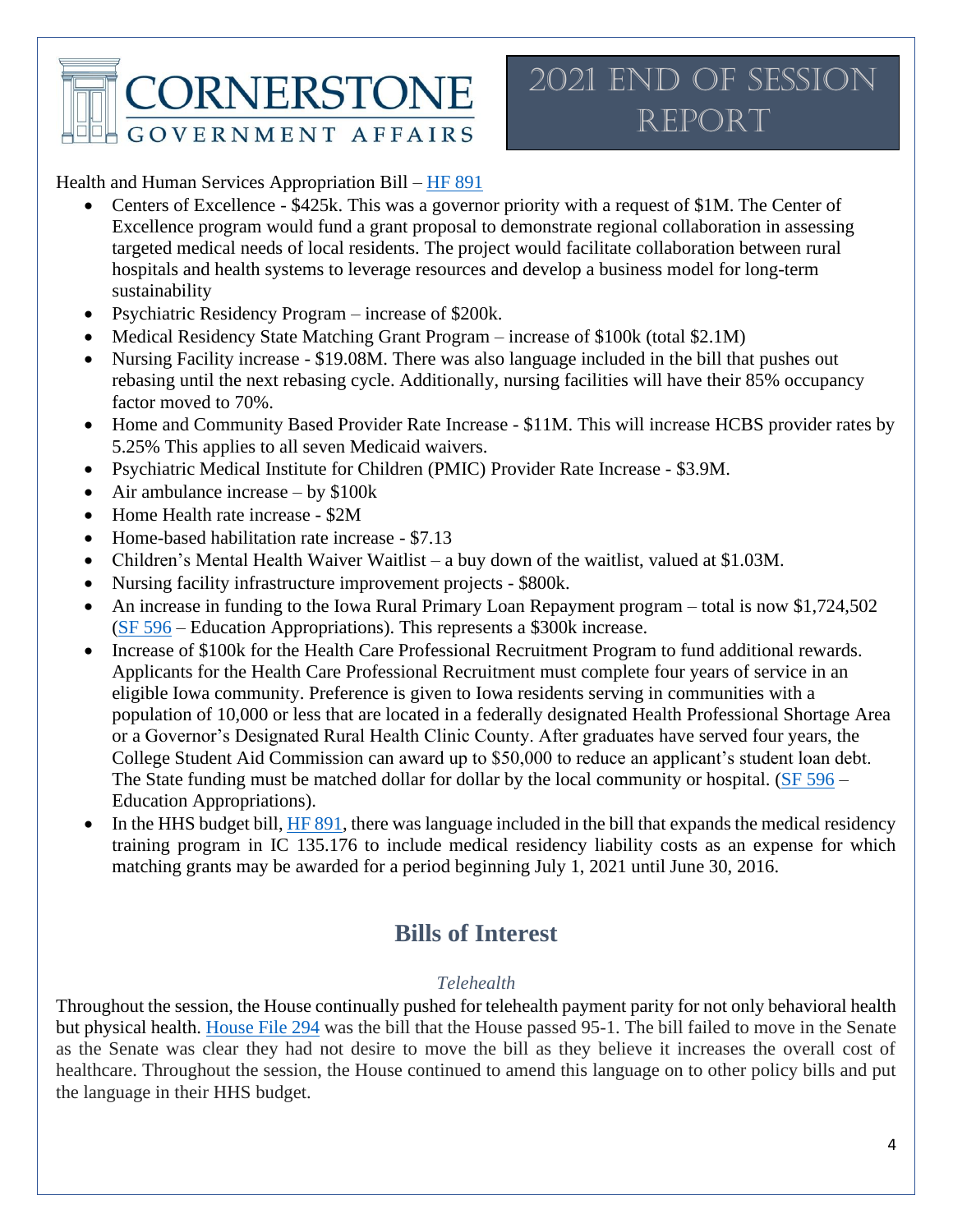## 2021 End of Session REPORT

At the end of session, this topic was part of final negotiations and was included in a tax omnibus bill [\(SF 619\)](https://www.legis.iowa.gov/legislation/BillBook?ga=89&ba=SF619) that included for full telehealth payment parity for mental health services. The bill defined telehealth as "the delivery of health care services through the use of real-time interactive audio and video, or other real-time interactive electronic media, regardless of where the health care professional and the covered person are each located. Telehealth does not include the delivery of health care services delivered solely through an audio-only telephone, electronic mail message, or facsimile transmission". The bill requires health carriers to reimbursement a health care professional and a facility for health care services provided via telehealth for a mental health condition, illness, injury or disease provided to a covered person. Health care professional was defined to mean "a physician or other health care practitioner licensed, accredited, registered or certified to perform specified health care services consistent with state law". Health care services means services for the diagnosis, prevention, treatment, cure, or relief of a health condition, illness, injury or disease (and includes dental services).

### *Emergency Medical Services*

<span id="page-4-0"></span>Several bills that were introduced and considered by the House and Senate. The bills that were introduced were as follows:

- [HF 2602.](https://www.legis.iowa.gov/legislation/BillBook?ga=88&ba=hf2602) A bill for an act relating to county emergency medical services by modifying provisions relating to optional taxes for emergency medical services.(Formerly HF 2434, HSB 631.)
- [HF 658.](https://www.legis.iowa.gov/legislation/BillBook?ga=88&ba=hf658) A bill for an act increasing certain penalties for speeding in a motor vehicle, providing for the use of the additional moneys, and including applicability provisions. (Formerly HSB 191.)
- [SF 2283.](https://www.legis.iowa.gov/legislation/BillBook?ga=88&ba=sf2283) A bill for an act relating to authorized training programs for certain emergency medical care providers and including effective date provisions. (Formerly SSB 3139.)
- [HF 2224.](https://www.legis.iowa.gov/legislation/BillBook?ga=88&ba=hf2224) A bill for an act appropriating certain tax receipts concerning internet fantasy sports contests and sports wagering to the emergency medical services fund.(Formerly HSB 508.)

No agreement was made on the bills above; however, at the end of the session, an agreement came together on emergency medical services. This agreement was included in the "standings" bill [\(SF 615\)](https://www.legis.iowa.gov/legislation/BillBook?ba=S3245&ga=89). The agreement did the following: The bill allows counties or emergency services districts to deem emergency medical services (EMS) as an "essential service". The county board of supervisors has to put it up for a vote and the county would have to vote to deem EMS an essential service by 60% (more than a majority). If the measure passes, the services can be funded through property tax levies or local option income tax. The tax is capped at 75 cents per one thousand dollars of assessed value on all taxable property within the county. A 15 year sunset was included in the bill (10 years for the 11 most populated counties in the state); requiring the measure to be revisited by the county in the future.

The tax bill increased the amount of an individual income tax credit for EMS professionals. Iowa currently offers an annual \$100 nonrefundable individual income tax credit for qualified volunteer firefighters, emergency medical services personnel, and reserve peace officers. The bill increases the maximum tax credit to \$250. The change is retroactive to January 1, 2021.

#### *Mental Health*

<span id="page-4-1"></span>The tax bill changed the way that mental health services that are not Medicaid services, are paid for. The current MHDS system is a regional system managed by the counties, with State oversight. Counties finance a portion of the system with a county property tax levy that is capped at a per capita dollar amount for each of the 14 MHDS Regions, totaling \$116.8 million for FY 2021. The State finances the majority of the services provided through the Medicaid Program. The levy will be phased out over a two year period. The Bill creates a new Mental Health and Disability Services Regional Services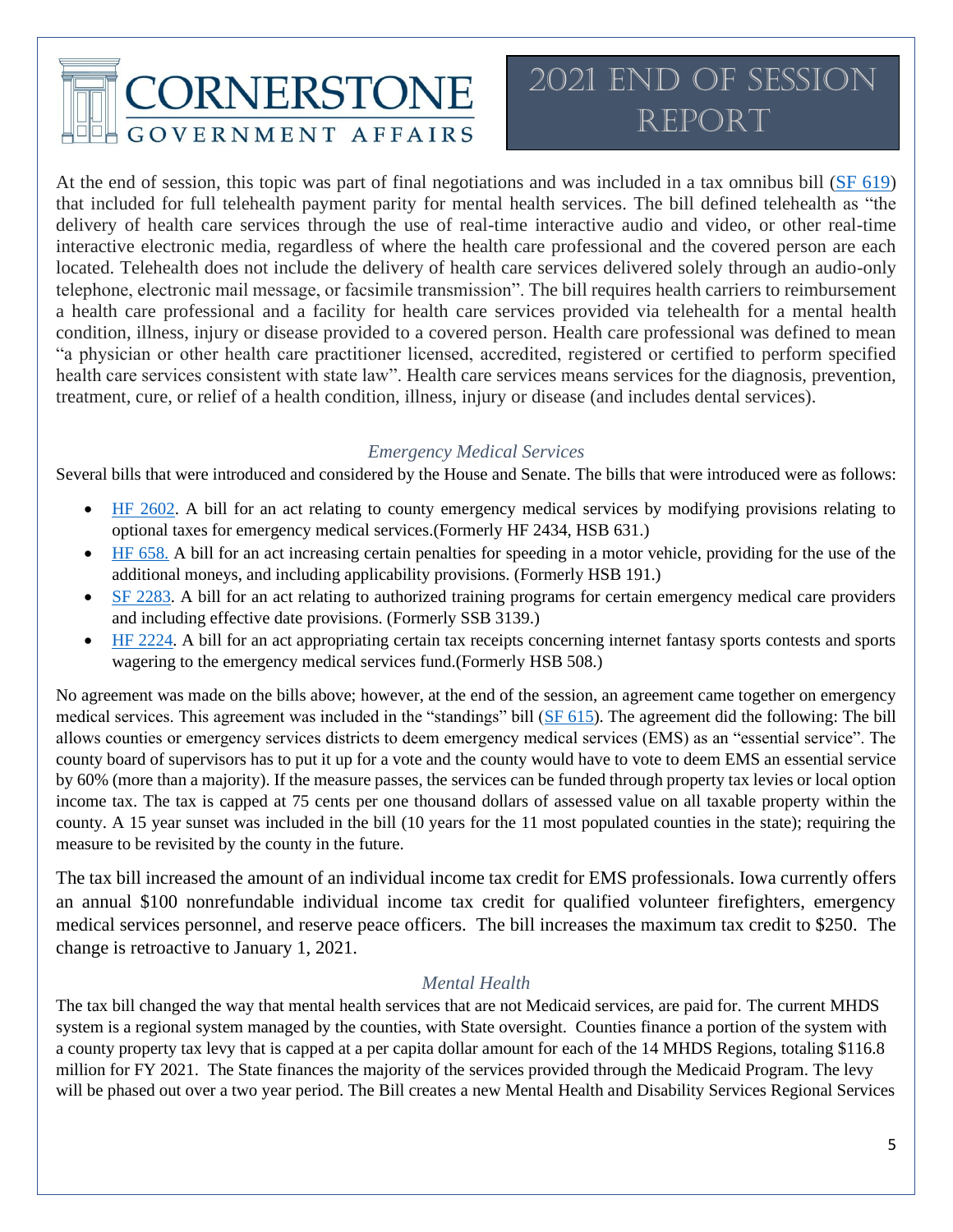

Fund and establishes a General Fund standing appropriation to the Department of Human Services (DHS) for distribution to the MHDS Regions performance-based contracts and the following per capita amounts:

- \$15.86 for FY2022
- \$38.00 for FY2023
- \$40.00 for FY2024
- \$42.00 for FY2025
- Beginning in FY2026 and beyond, the previous year's appropriation is multiplied by a growth factor indexed to sales tax growth for the preceding fiscal year, not to exceed 1.5%.

The bill amends provisions related to county fund balances by requiring all county fund balances to be pooled by the MHDS Region. Regional fund balances are limited to 40.0% of the preceding fiscal year's actual expenditures beginning in FY2022. In FY2023, fund balances are limited to 20.0%, and in FY2024 and beyond, fund balances are limited to 5.0%.

The bill creates a new MHDS Regional Incentive Fund to provide additional funding to the MHDS Regions and specifies the criteria in which an MHDS Region may apply for funding. The bill allows for the transfer of both funds and in-kind services from Broadlawns Hospital to Polk County MHDS for fiscal years 2021 through 2024.

This change is paid for by the property tax "backfill". The bill provides that beginning with the FY2023 payment, the General Fund standing appropriation for commercial and industrial property tax replacement for cities and counties will be phased out in four or seven years, depending on how the tax base of the city or county grew relative to the rest of the State since FY2014. Cities and counties where the tax base grew at a faster rate than the statewide average from FY2014 through FY2021 will have the backfill phased out over a four-year period from FY2023 to FY2026, while those that grew at a rate less than the statewide average will have the backfill phased out over a seven-year period from FY2023 to FY2029. School district backfill payments will be eliminated after FY2022. Taxing authorities that are not schools, cities, or counties will have their backfill payment phased out over seven years.

### *Broadband*

<span id="page-5-0"></span>COVID showed the state where access to reliable internet was a problem. The Governor laid out her proposal for expanding broadband access to all parts of the state in her Condition of the State and budget proposal at the beginning of session. She called for an additional \$450 million split up over 3 years. She also wanted to make the requirements for companies to qualify for the grants to be a minimum of 100 megabits per second upload and download speeds[. HF 848](https://www.legis.iowa.gov/legislation/BillBook?ga=89&ba=hf848) laid the foundation for expanding the grant program but changed the Governor's requested requirements to a requirement of 100 megabit download speed and 20 megabit per second upload speed. The bill modifies the definition of "targeted service area" to replace the download and upload speed threshold identified by the Federal Communications Commission in the Federal Telecommunications Act of 1996 with a three-tiered system. Other significant policy changes were the re-defining an underserved area to mean any portion of a targeted service area in which no communications service provider facilitates broadband service meeting the Tier 1 download and upload speeds. Requires that service providers awarded grants under the Program provide a minimum download speed of100 megabits per second and a minimum upload speed of 100 megabits per second in targeted service areas. Authorizes the OCIO to award grants not exceeding 50.0% of the total project costs to service providers that facilitate broadband service providing minimum download speeds of 100 megabits per second and minimum upload speeds of 20 megabits per second in a targeted service area in which no communications service provider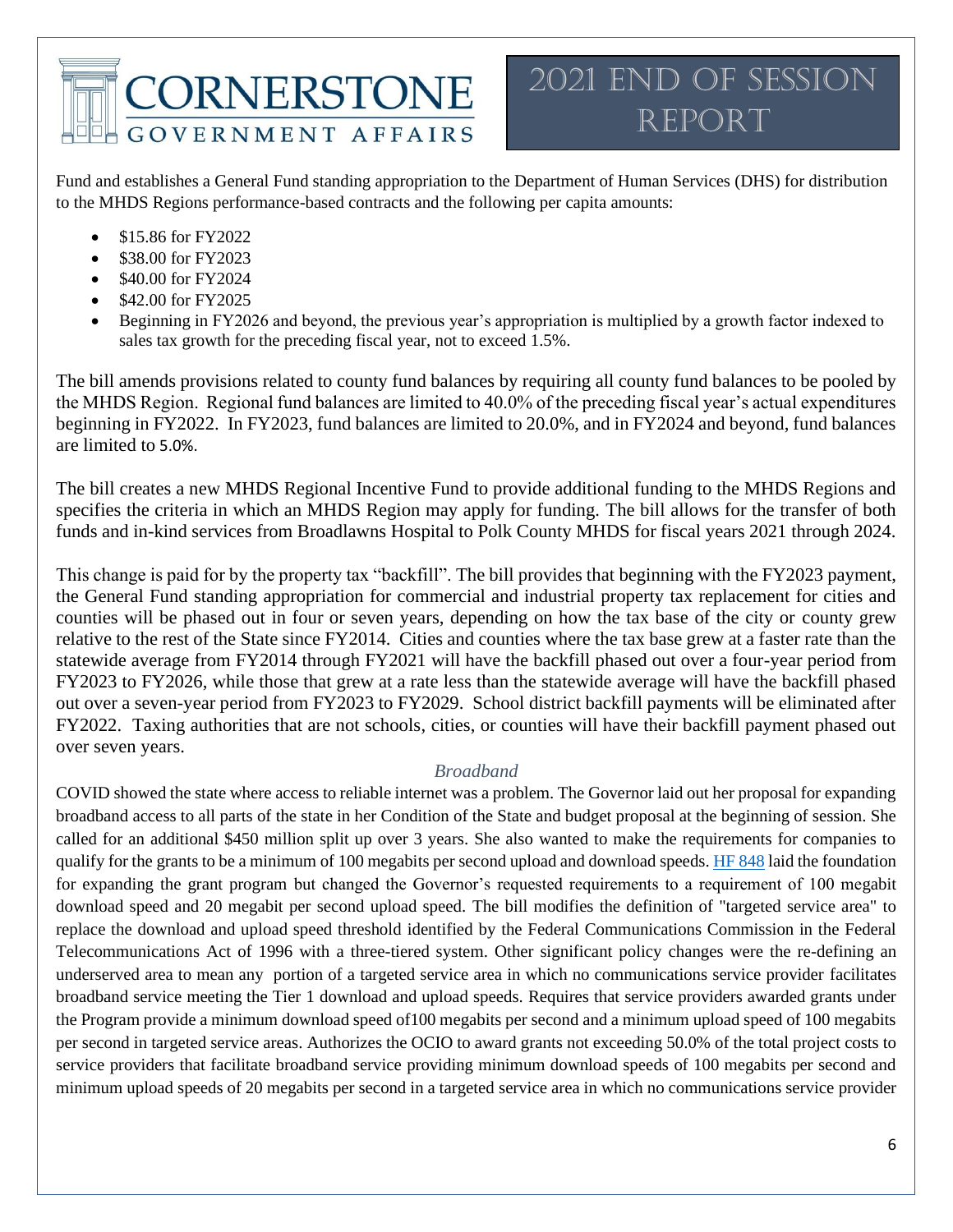### 2021 End of Session REPORT.

offers or facilitates broadband service that provides download and upload speeds less than or equal to the Tier 1 speeds. She signed this bill, which just applies to the policy part of the broadband, during the last paid week of session.

Regarding the funding of the program, the House and Senate appropriated \$100M via the Administration & Regulation budget [\(HF 867\)](https://www.legis.iowa.gov/legislation/BillBook?ga=89&ba=hf867). The \$100M will go into the Empower Rural Iowa Grand fund and will allow companies to apply for grants to build out broadband infrastructure across the state. that included the funding part of broadband expansion. Although this is less than the Governor's request, this is a massive appropriation targeted towards building out broadband to rural Iowans.

### *Tax Bill*

<span id="page-6-0"></span>After several months of back and forth between the House and Senate regarding what was acceptable for tax reform, a deal was struck the last week of session and is contained in [SF 619.](https://www.legis.iowa.gov/legislation/BillBook?ga=89&ba=SF619) The bill has several provisions which will be outlined here (summaries from the [LSA fiscal note\)](https://www.legis.iowa.gov/docs/publications/FN/1221012.pdf).

- 2017 Tax Triggers. The bill eliminates the income tax system tax triggers which were passed in 2017. This essentially allows the income tax relief to go into effective January 1, 2023. This effectively moves up the implementation date by one year. The Department model estimates the TY 2023 change will reduce State individual income tax liability by the following amounts: TY 2023 = \$297.6 million, TY 2024 = \$43.7 million, TY 2025 and after  $=$  \$8.0 million per tax year
- Early Childhood and Child and Dependent Care Tax Credits. The bill increases the maximum net income amount used in determining eligibility for the Early Childhood Development (ECD) and Child and Dependent Care (CDC) Tax Credits. The maximum is increased from \$45,000 to \$90,000. The change is retroactive to tax years beginning on or after January 1, 2021.
- COVID-19 Exemptions.
	- o Corporate and Individual income tax exemption. The bill exempts the proceeds of grants received by a taxpayer from COVID-19 assistance programs administered by the Economic Development Authority (EDA), the Iowa Finance Authority (IFA), and the Department of Agriculture and Land Stewardship (DALS) from the State corporate and individual income tax. The income exclusion provided in the Bill is repealed on January 1, 2024, and does not apply to tax years beginning on or after that date. The exemption is expected to apply to14 grant programs administered by the EDA and/or IFA and five grant programs administered by the DALS. The Department of Revenue estimates that \$307.8 million in COVID-19 assistance grants has been distributed through these grant programs.
	- o Paycheck Protection Program Taxation. Existing Iowa law provides an income tax exemption and associated expense deduction for forgiven federal PPP loans for tax years beginning on or after January 1, 2020 (TY 2020). This change extends the same benefit to taxpayers whose tax year is not the calendar year and who received PPP income in TY 2019.
- Inheritance Tax.
	- o Under current law, an inheritance received by a lineal ascendant or descendant of the deceased is exempt from the Iowa inheritance tax no matter the value of the estate or the amount inherited. Tax rates from 5.0% to 15.0% may apply to inheritances that are not otherwise exempt under Iowa Code chapter 450. The Bill phases out the inheritance tax rate in five stages by reducing the effective tax rate by 20.0% per year over four years and then eliminating the tax on January 1, 2025 (for deaths occurring on or after that date).
- Real Estate Transfer Tax to Housing Trust Fund. This provision raises the Housing Trust Fund maximum to \$7M per fiscal year, from \$3M per fiscal year.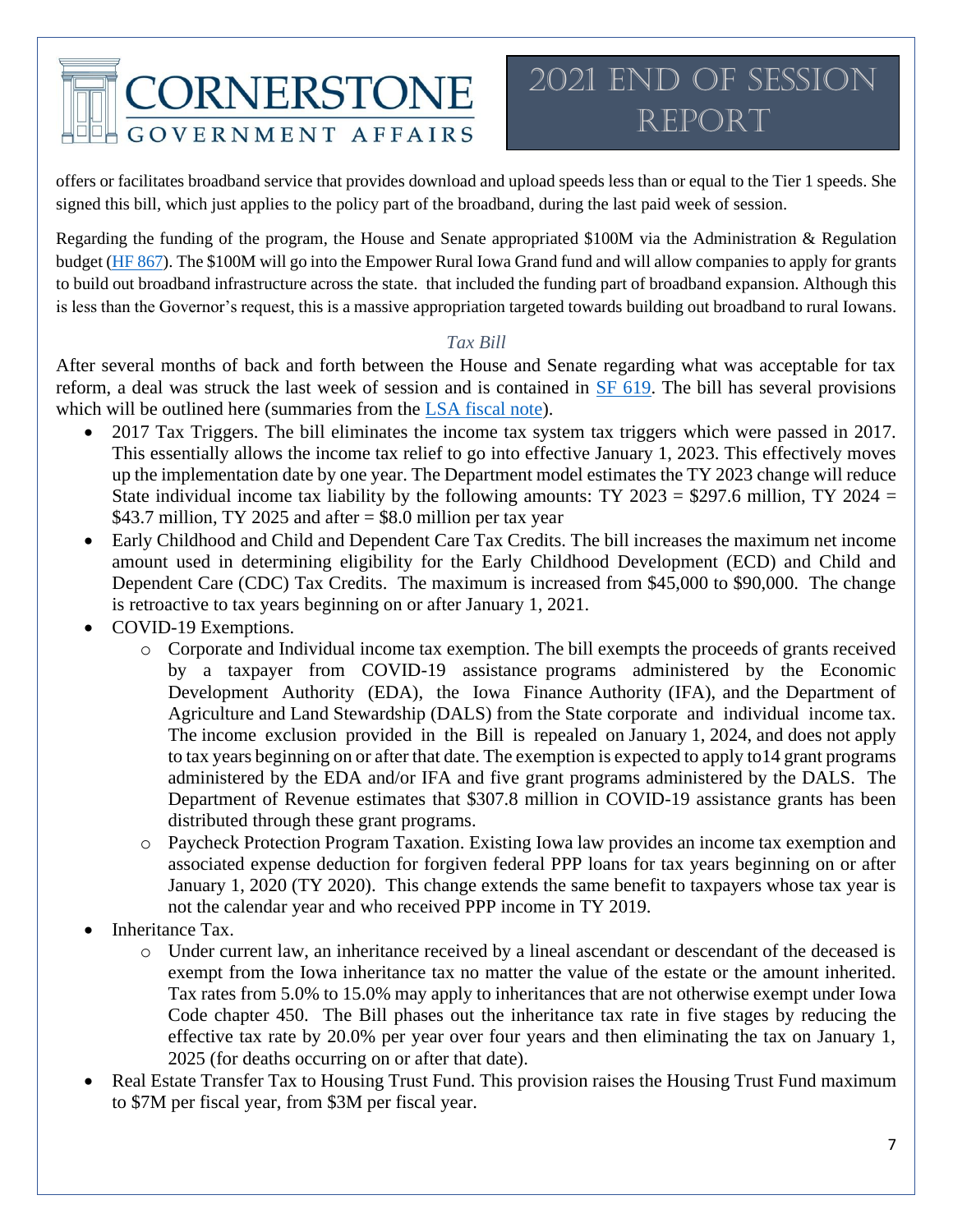## 2021 End of Session REPORT

- Telehealth Payment Parity. This provision requires Iowa health carriers to reimburse health care professionals or facilities for health care services for mental health conditions, illnesses, injuries, or diseases provided to a covered person by telehealth on the same basis and at the same rate as the health carrier would apply to the same mental health care services provided to a covered personby the health care professional or facility in person. This requirement would become effective upon enactment, and is retroactive to January 1, 2021.
- Economic Development Authority Annual Tax Credit Limits. The bill reduces the maximum amounts of annual tax credits that the Economic Development Authority (EDA) may issue in a year for the High Quality Jobs Program (new cap of \$70M, current cap \$107M) and the Renewable Chemical Production Tax Credit Program (new cap \$5M, current cap was \$10M). The Renewable Chemical Production Tax Credit Program was first available in FY2017. Since inception, the Program has awarded a total of \$3.3M in tax credits, with FY 2020 being the highest award year at \$1.3 million. The bill lowers the cap for this Program to no more than \$5.0 million in tax credits per year, but it is assumed that the new cap will not reduce the amount of credits awarded. The changes are effective upon enactment and apply to annual tax credit limits for FY 2022 and after.
- Manufacturing 4.0. This was a governor's priority. The bill creates a Manufacturing 4.0 Technology Investment Program to be administered by the IEDA. Manufacturing 4.0 technology investments are defined as projects intended to lead to the adoption and integration of smart technologies into existing manufacturing operations. The purpose of the new financial assistance program is to mitigate the risk to manufacturers that might occur through significant technology investments. A fund is created for the Program, and the fund may be administered by the EDA as a revolving fund. The Bill allows the new fund to receive appropriations, but no appropriation is provided in the Bill. Financial assistance to a qualified manufacturing business is limited to no more than \$75,000. Eligible manufacturing businesses must: manufacture goods at a facility in Iowa, be classified as a manufacturer, have existed as a business for at least three years prior to the application for financial assistance, derive a minimum of 51.0% of the manufacturer's overall revenue from the sale of manufactured goods, employ a minimum of three and a maximum of 75 full-time employees, have an assessment of the proposed investment completed by the Center for Industrial Research at Iowa State University, provide matching financial support.
- Alternative Energy Revolving Loan Fund. The Bill ends funding for the Alternate Energy Revolving Loan Fund and transfers the ending balance in that Fund as well as any future loan repayments to a new Energy Infrastructure Revolving Loan Program. This change is effective beginning FY 2022. The Alternate Energy Revolving Loan Fund is created in Iowa Code section 476.46, and the Fund is administered by the Iowa Energy Center (Iowa Code section 15.120).
- Workforce Housing Tax Credits. The Bill increases the maximum amount of tax credits allowed under the Workforce Housing Tax Incentives Program and also increases the set-aside amount reserved for small cities. Currently, the Program is limited to \$25.0 million per year, and the small city set-aside is \$10.0million. The Bill increases the tax credit maximum to \$40.0 million for FY 2022, and \$35.0million for FY 2023 and after. The small city set-aside is increased to \$12.0 million for FY 2022, and \$17.5million for FY 2023 and after.
- Redevelopment Tax Credit. The Redevelopment Tax Credit (brownfields and grayfields) Program expires under current law at the end of FY 2021. The Bill extends the Program 10 years, to June 30, 2031, and establishes an annual aggregate maximum credit level of \$15.0 million, beginning FY 2022. The bill also allows the amount of Redevelopment Tax Credits that were revoked or were otherwise never awarded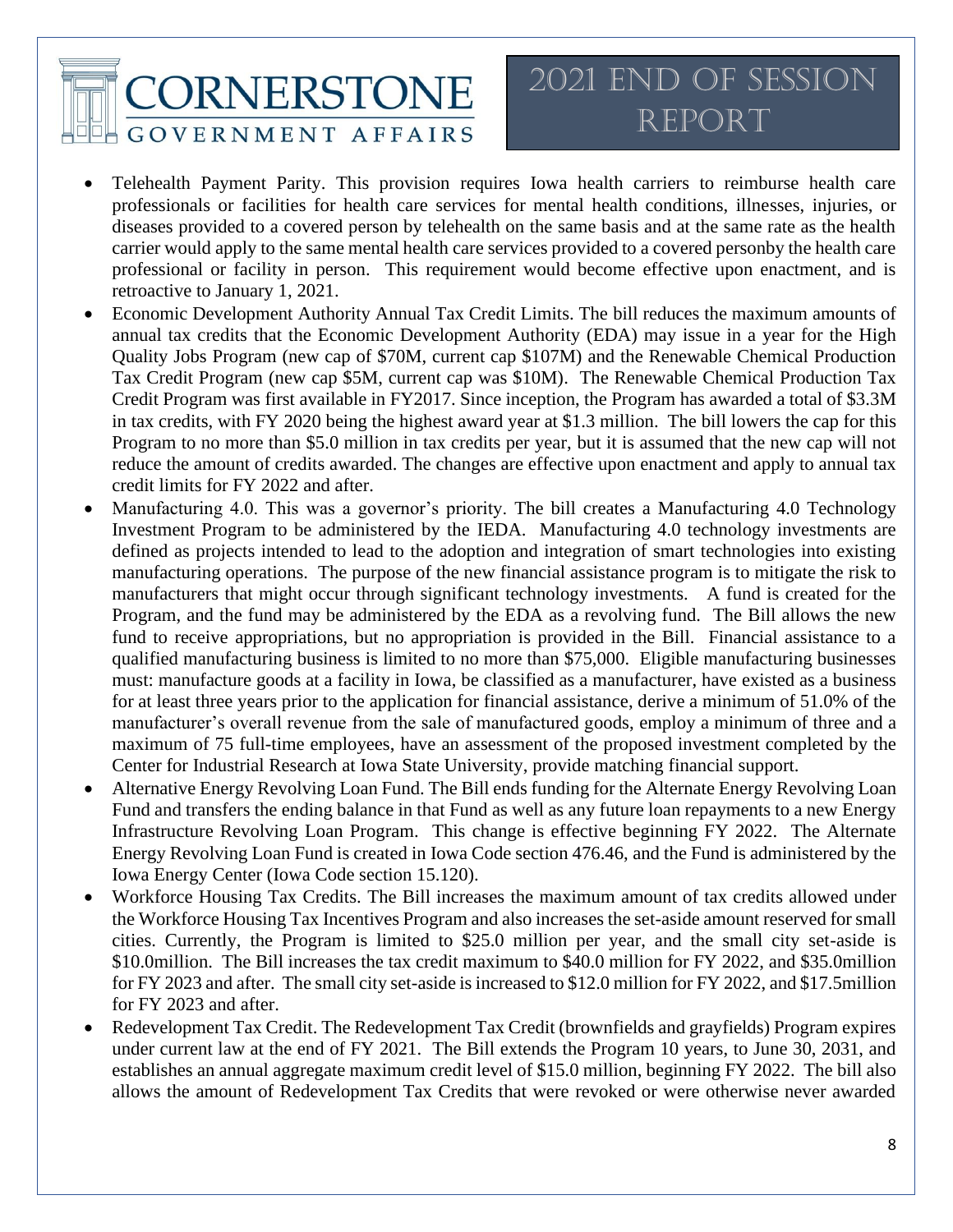## 2021 End of Session Report

over the previous five years to be added to the annual maximum credit cap for the Program in a future year. The changes are effective upon enactment.

- Downtown Loan Guarantee Program. The bill creates a new Downtown Loan Guarantee Program to be administered by the EDA in partnership with the IFA. The Program may guarantee qualified loans up to 50.0% of the amount of the loan, subject to a maximum guarantee of \$250,000. A loan may be guaranteed for up to 10 years, including extensions. To qualify, the guaranteed loan must meet specified conditions, including but not limited to: The loan finances an eligible Downtown Resource Center Community Catalyst Building Remediation Grant project, or a Main Street Iowa Challenge Grant within a designated district, the loan finances a rehabilitation project, the project includes a housing component, the loan is used for construction and/or permanent financing of the project, a federally-insured financial institution issued the loan, and the project meets Downtown Resource Center and Main Street Iowa design review.
- Bonus Depreciation and Interest Deduction. Division XVII of the Bill couples Iowa tax law with federal bonus depreciation for qualified equipment and other capital assets purchased on or after January 1, 2021. The change does not allow bonus depreciation for State tax purposes for purchases made prior to January 1, 2021. Division XVIII decouples Iowa tax law with the federal interest limitation. The result of Divisions XVII and XVIII combined will be to allow business taxpayers to begin to benefit from bonus depreciation (starting January 1, 2021), while not being subject to the federal interest deduction limitation.
- Promotional Play/Gambling Tax. The bill amends the definition of adjusted gross receipts (AGR) to include all promotional play receipts on gambling games from the beginning of FY 2022 to the end of FY 2026. During this time period, the Bill imposes a new graduated tax rate on promotional play receipts by multiplying an adjusted percentage by the State wagering tax applicable to the licensed gaming entity, with a complete phaseout of the tax on promotional play receipts by July 1, 2026 (FY 2027).
- Volunteer Firefighter, EMS and Reserve Peace Officer Tax Credits. Increases the income tax credit from \$100 to \$250. Change is retroactive to January 1, 2021.
- Individual Income Tax Checkoffs. The Bill extends the availability of the four current checkoffs through the end of tax year 2024. The four tax checkoffs are the State Fair Foundation, The Veterans Trust Fund and Volunteer Firefighter Preparedness Fund, The Fish and Game Protection Fund and the Child Abuse Prevention Program Fund.
- MHDS Funding. Changes the way the MDHS regions are funded. Takes away the MHDS county levy and funds it with state general fund appropriations. The MHDS property tax levy is eliminated over a twoyear period, with all county levies reduced to no more than \$21.14 per capita for FY2022 and reduced to \$0 beginning in FY2023. It also phases out the backfill dollars counties have received. The Bill provides that beginning with the FY2023 payment, the General Fund standing appropriation for commercial and industrial property tax replacement for cities and counties will be phased out in four or seven years, depending on how the tax base of the city or county grew relative to the rest of the State since FY2014. Cities and counties where the tax base grew at a faster rate than the statewide average from FY2014 through FY2021 will have the backfill phased out over a four-year period from FY2023 to FY2026, while those that grew at a rate less than the statewide average will have the backfill phased out over a sevenyear period from FY2023 to FY2029. School district backfill payments will be eliminated after FY2022. Taxing authorities that are not schools, cities, or counties will have their backfill payment phased out over seven years.
- Elderly Property Tax Credit. The Bill expands the existing Homestead Property Tax Credit for Elderly and Disabled to create a homestead adjustment property tax credit to offset increases in property tax levies of homesteads owned by persons who are at least 70 years of age and whose annual household income is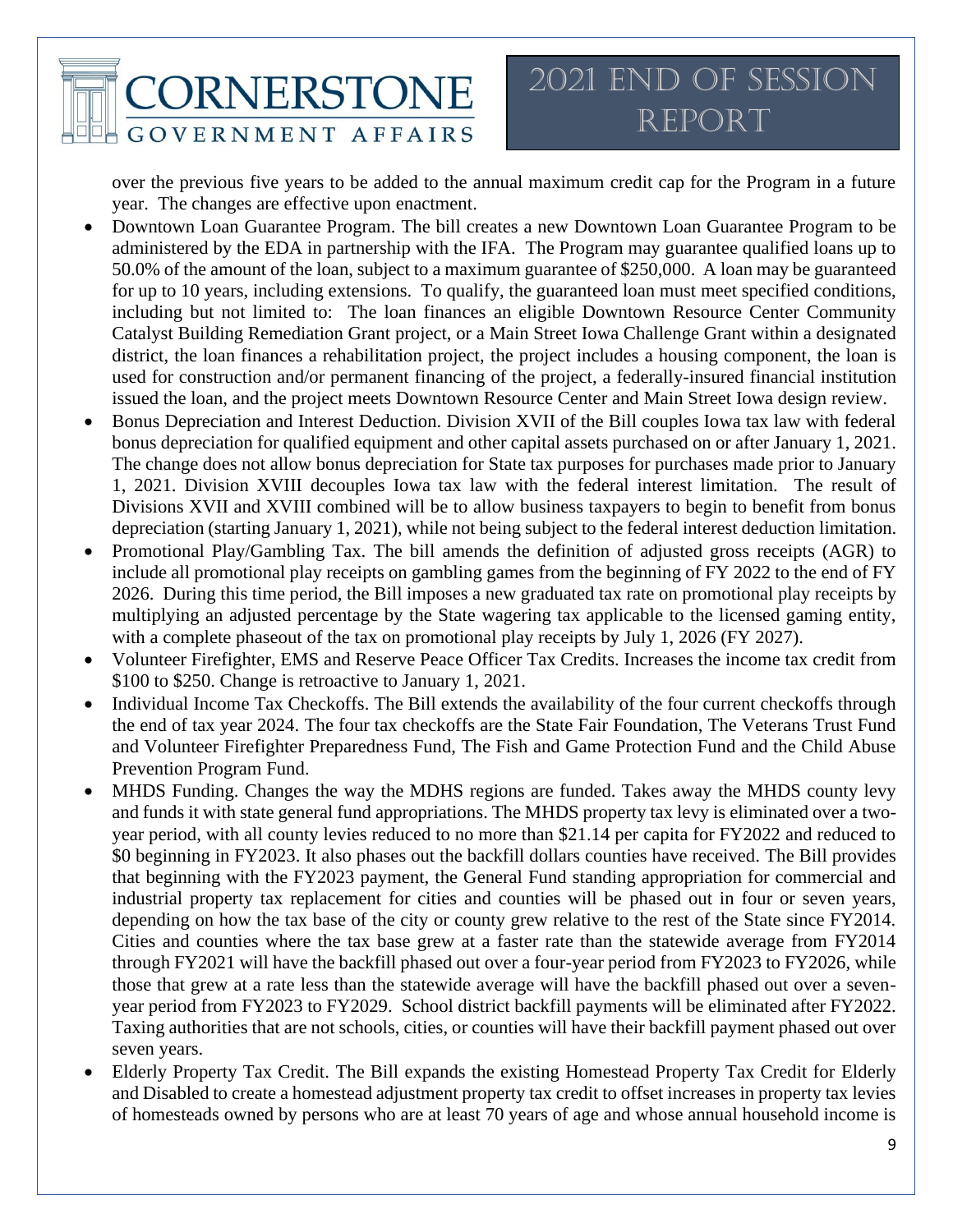

not more than 250.0% of federal poverty guidelines published by the U.S. Department of Health and Human Services. The Bill would apply to claims filed on or after January 1, 2022, for assessment years beginning on or after January 1, 2021.

### *Anti Vaccination bills*

<span id="page-9-0"></span>Iowa saw a significant uptick in anti-vaccination activity at the statehouse this year due to a more formalized coalition of anti-vaccination supporters (Informed Choice Iowa). Several anti-vaccination bills were introduced and considered at the Capitol this session. Throughout the session it became clear that there is a growing sect within both the House and Senate republicans that are sympathetic to these bills. This will continue to be a fight for future legislative sessions. However, in the end the provider community prevailed with none of the bills moving to the governor for her signature.

Although there were no outright vaccination "bans" included in the bills, several of the bills dealt with additions to education reporting from the IDPH, or information to be included in a child's death certificate, that would potentially raise vaccination effectiveness concerns amongst parents as a result. These bills all died and did not see floor debate. See [\(HF 217,](https://www.legis.iowa.gov/legislation/BillBook?ba=HF217&ga=89) [HF 247,](https://www.legis.iowa.gov/legislation/BillBook?ba=HF247&ga=89) [HF 329,](https://www.legis.iowa.gov/legislation/BillBook?ba=HF329&ga=89) HF [330,](https://www.legis.iowa.gov/legislation/BillBook?ba=HF330&ga=89) [HF 631,](https://www.legis.iowa.gov/legislation/BillBook?ba=HF631&ga=89%20%20) [SF 125,](https://www.legis.iowa.gov/legislation/BillBook?ba=SF125&ga=89) [SF 193\)](https://www.legis.iowa.gov/legislation/BillBook?ba=SF%20193&ga=89). The Physician community, provider community and public health advocates banned together in opposition to all of these bills due to concerns they eroded the integrity of Iowa's vaccination programs and rates.

### *Vaccine Passport Ban*

<span id="page-9-1"></span>In the final days of the session, the House and Senate did pass a ban on "vaccine passports" as they relate to COVID-19. The bill, [HF 889,](https://www.legis.iowa.gov/legislation/BillBook?ga=89&ba=HF889) prohibits businesses or governmental entities (the definition of business does not include hospitals, nursing homes and others health care facilities) from requiring a customer, patron, client, patient or other person who is invited onto the premises, to furnish proof of their COVID-19 vaccination status. The bill defines "Business" as "a retailer required to obtain a sales tax permit pursuant to Chapter 423, a nonprofit or notfor-profit organization, or an establishment which is open to the public at large or where entrance is limited by a cover charge or membership requirement, but does not include a health care facility as defined in IC section 686D.2.).

### *Child Care Bills*

<span id="page-9-2"></span>The House moved several child care bills throughout the session in an attempt to increase access to child care services as well as help reduce the cliff effect. The House and Senate agreed on a compromise at the end of session, which was contained in [HF 302.](https://www.legis.iowa.gov/legislation/BillBook?ga=89&ba=HF302) The bill addresses child care cliff effect by helping Iowans accept increased wages by decreasing financial assistance as they receive higher wages. Currently there is a disincentive to make more money because you lose child care benefits. The bill creates a graduated eligibility phaseout for child care assistance.

In the standings bill, [SF 615,](https://www.legis.iowa.gov/legislation/BillBook?ba=S3245&ga=89) the legislature included the state child care reimbursement rate and removed a fixed date rate, which will allow child care rates to be increased biennially.

### *Iowa Primary Care Loan Repayment Program – Policy Change*

<span id="page-9-3"></span>[SF 129](https://www.legis.iowa.gov/legislation/BillBook?ga=89&ba=sf129) is a bill that makes changes to the Iowa Primary Care Loan Repayment program. The bill adds obstetrics and gynecology to the types of specialty providers allowed to participate, allows for part time providers to participate (70% of a 40 hour week), and defines service commitment area to include a city within a designated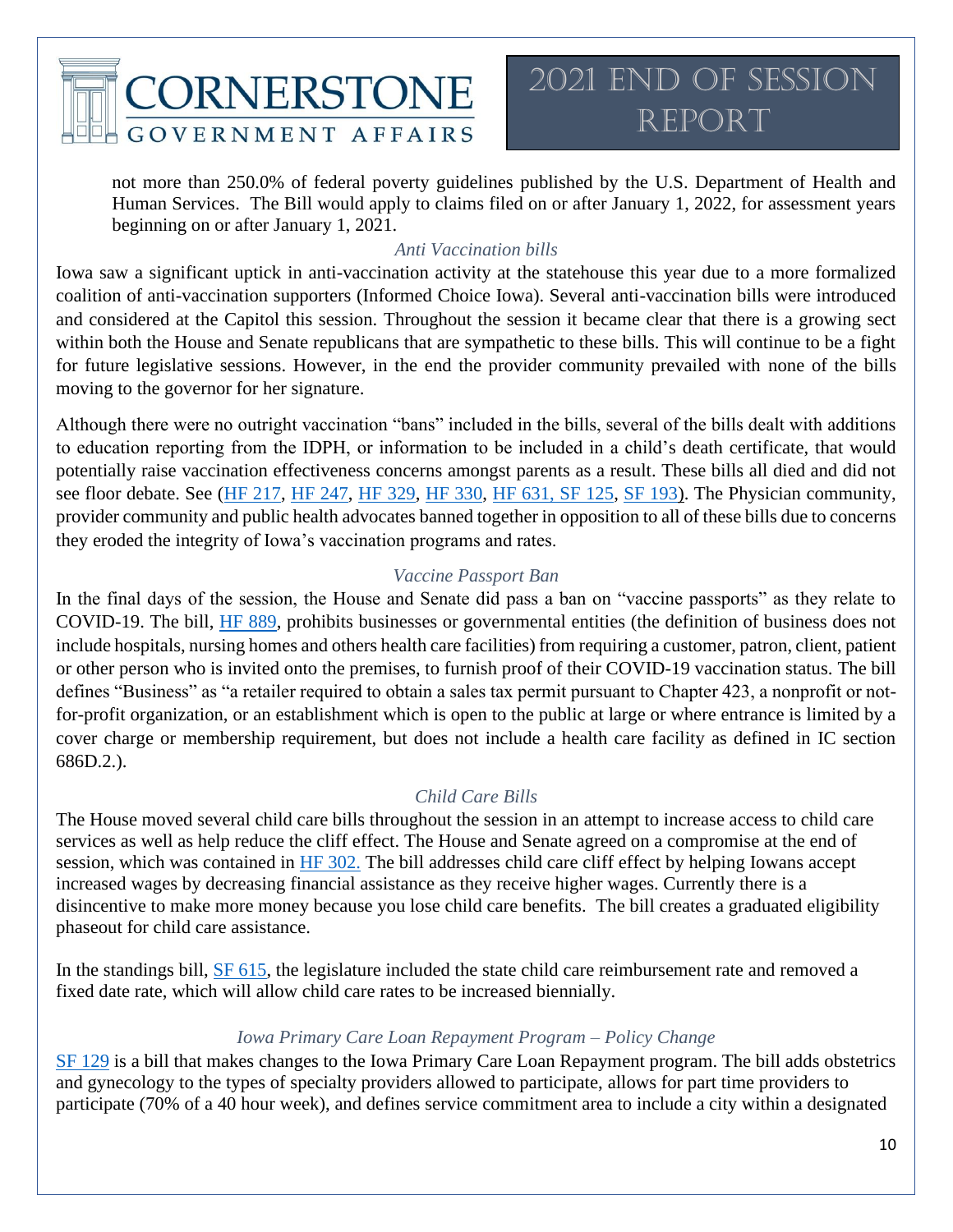

federal mental health shortage area and is located within 20 miles (driving actual roads) from a city with less than 26,000 people.

### *Expanding Health Care Recruitment Programs*

<span id="page-10-0"></span>HF 196 is a bill that expands the health care professional recruitment program to include health professionals who graduate from and are recruited by "eligible institutions" to practice in an eligible rural community in this state that matches state funds for educational loan repayment for the health care professional. Currently, only health care professionals who graduate from Des Moines University were eligible. The bill expands the types of institutions to include regents university or accredited private institutions.

### *Pharmacy Scope bill*

<span id="page-10-1"></span>[SF 296:](https://www.legis.iowa.gov/legislation/BillBook?ga=89&ba=SF%20296&v=i) This bill has been signed by the governor and deals with pharmacist's scope of practice. The bill was amended to allow pharmacists to administer the COVID 19 vaccine to patients 18 and older, as well as do point of care testing for patients 6 and over for influenza, strep and COVID-19.

### *Bills that Died*

<span id="page-10-2"></span>Several bills died throughout the course of the session that we were monitoring or against. Those bills and their descriptions can be found below.

*Midwifery Licensure. [HSB 123](https://www.legis.iowa.gov/legislation/BillBook?ga=89&ba=HSB123)*, a bill that deals with midwifery licensure, had a subcommittee scheduled and heard but did not advance in full committee. The bill is a perennial issue that is brought before the legislature and would allow "lay midwives" to be licensed by the state. There is significant public safety concerns with the allowance of this type of practice. Provider groups have stayed solid in their commitment to oppose this type of licensure bill in Iowa.

*Surgical Smoke.* [HF 783](https://www.legis.iowa.gov/legislation/BillBook?ga=89&ba=HF783) passed the House 94-2. This bill would require hospitals and surgical centers to implement smoke evacuation systems for procedures that produce surgical smoke. It required hospitals and outpatient surgical centers to implement these systems by December 31, 2022 but gave critical access hospitals an additional year to come into compliance. This bill also provided an exemption petition if the centers or hospitals could not be in compliance because of economic hardship, limitations outside their control, or other exceptional circumstances. The bill died in the Senate.

*Hospital and Nursing Facility Visitation during COVID*. [SF 507](https://www.legis.iowa.gov/legislation/BillBook?ga=89&ba=SF%20507) was a bill introduced by Senator Jake Chapman which attempted to regulate patient visitation during emergency pandemics. This topic continued to come up at the Capitol as the pandemic continued during the Iowa General Assembly. In the end, this particular bill did not make it across the finish line.

*Regulation of Pharmacy Benefit managers*. [HF 729](https://www.legis.iowa.gov/legislation/BillBook?ga=89&ba=hf729) was a bill that attempted to regulate pharmacy benefit managers (PBMs). The bill would have required PBMs to allow in state pharmacies to be a part of their network, a bill prohibits a PBM from charging pharmacies various fees, as well as other various components. The bill did not have support in the Senate and died in the House.

*Non-Economic Damage Cap.* The House and Senate both introduced bills this year to but a "hard cap" on noneconomic damages [\(SF 557](https://www.legis.iowa.gov/legislation/BillBook?ga=89&ba=SF%20557) and [HF 592\)](https://www.legis.iowa.gov/legislation/BillBook?ba=HF%20592&ga=89). Iowa currently has a "soft cap" which allows most plaintiffs to work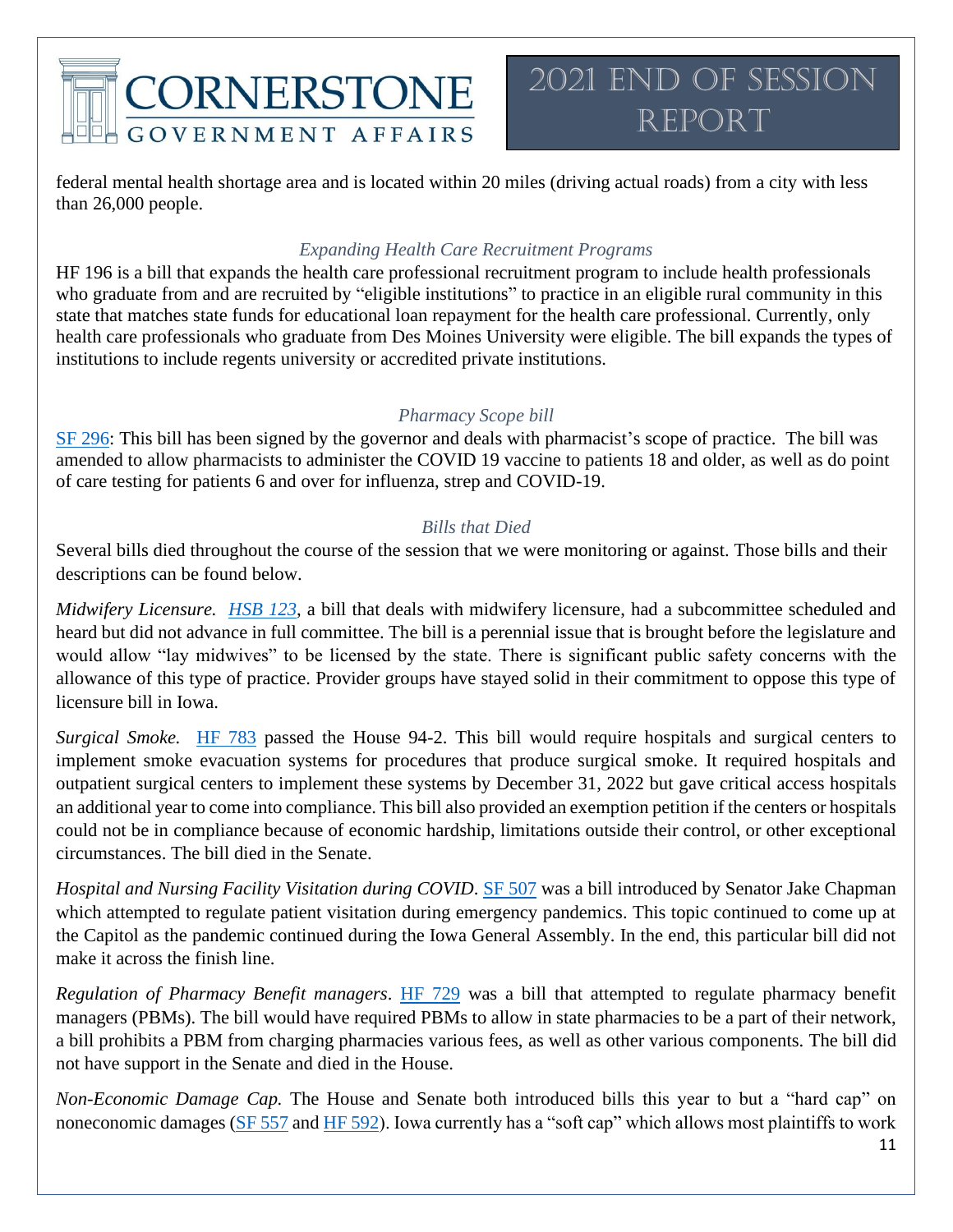## 2021 End of Session Report

around the cap and be awarded multi-million dollar verdicts specific to noneconomic damages. Difficulties with the Iowa House passing the bill persisted this year, with a sect of house republicans being "no's" on the bill. Due to these issues, the bill did not move this year.

The house attempted to move [HF 763,](https://www.legis.iowa.gov/legislation/BillBook?ga=89&ba=hf763) which would allow hospitals with resident physician programs to apply to IDPH for reimbursement for their costs of the liability insurance premiums attributable to resident physicians. This bill did not move.

*Ambulatory Surgical Center bills.* Three bills were introduced by State Rep. Holly Brink (R – Oskaloosa) that attempted to make changes to regulations surrounding ambulatory surgical centers (ASCs). The bills did not move but below is a summary of what they sought to change. We believe these bills will continue to be introduced by Rep. Brink who has a personal interest in these bills.

[HF 735](https://www.legis.iowa.gov/legislation/BillBook?ga=89&ba=HF%20735) (Senate companion, SF 274) would require an ASC to have emergency protocols and procedures in place in the event that a patient needs emergency care including on site emergency equipment and supplies, prearranged ambulance services, transfer agreements between the ASC and at least one local hospital. This bill passed the House 95-0 but failed to clear deadlines in the Senate.

[HF 116](https://www.legis.iowa.gov/legislation/BillBook?ga=89&ba=HF%20116) would require the provider to disclose facts to the patient like who owns the ASC, whether the services are appropriate, types of anesthesia generally used to the patient before the referral takes place.

[HF 117](https://www.legis.iowa.gov/legislation/BillBook?ga=89&ba=HF%20117) deals with licensures of ASCs. Only certified centers that accept Medicaid/Medicare/commercial. Plastic surgeons who run a cash business don't have to be certified. Provides for penalties and decertification of ASCs if necessary. Neither of the last two bills had a subcommittee meeting in the House and none of the Senate companion bills did either.

*Certificate of Need.* This year we only saw one certificate of need bill introduced by Senator Brad Zaun. [SF 4](https://www.legis.iowa.gov/legislation/BillBook?ga=89&ba=SF4) was a total elimination of the certificate of need program in Iowa. The bill did not have a subcommittee scheduled but the Senate Human Resources chair, Jeff Edler, has expressed his interest in moving something in the next legislative session that would increase thresholds that are contained in current Iowa Code re: the CON program.

### *Redistricting and the 2020 Census*

<span id="page-11-0"></span>Every 10 years, the US Census Bureau counts the people in the country and uses that data to determine legislative seats at both the federal and state level. Along with everything else that got delayed or sidetracked during 2020, the Census took longer than normal to be completed. In Iowa, normally the state Legislative Services Agency (LSA) receives the data from the Census Bureau in February and the legislature approves the maps drawn by the nonpartisan LSA around April. The Iowa Constitutions mandates that if the legislature does not approve new maps by September 15, the Iowa Supreme Court steps in and draws maps by December. This year, the Census Bureau told states not to expect data until after the September 15 deadline which caused concern for what the redistricting process would look like. Several other states were in the same position as Iowa and sued the Census Bureau to try to speed up the process. Now Iowa will receive its Census data in an older format this summer and LSA will reformat the data to work with the program they use to draw the maps. Below is more information on the census process and the importance of this to Iowa.